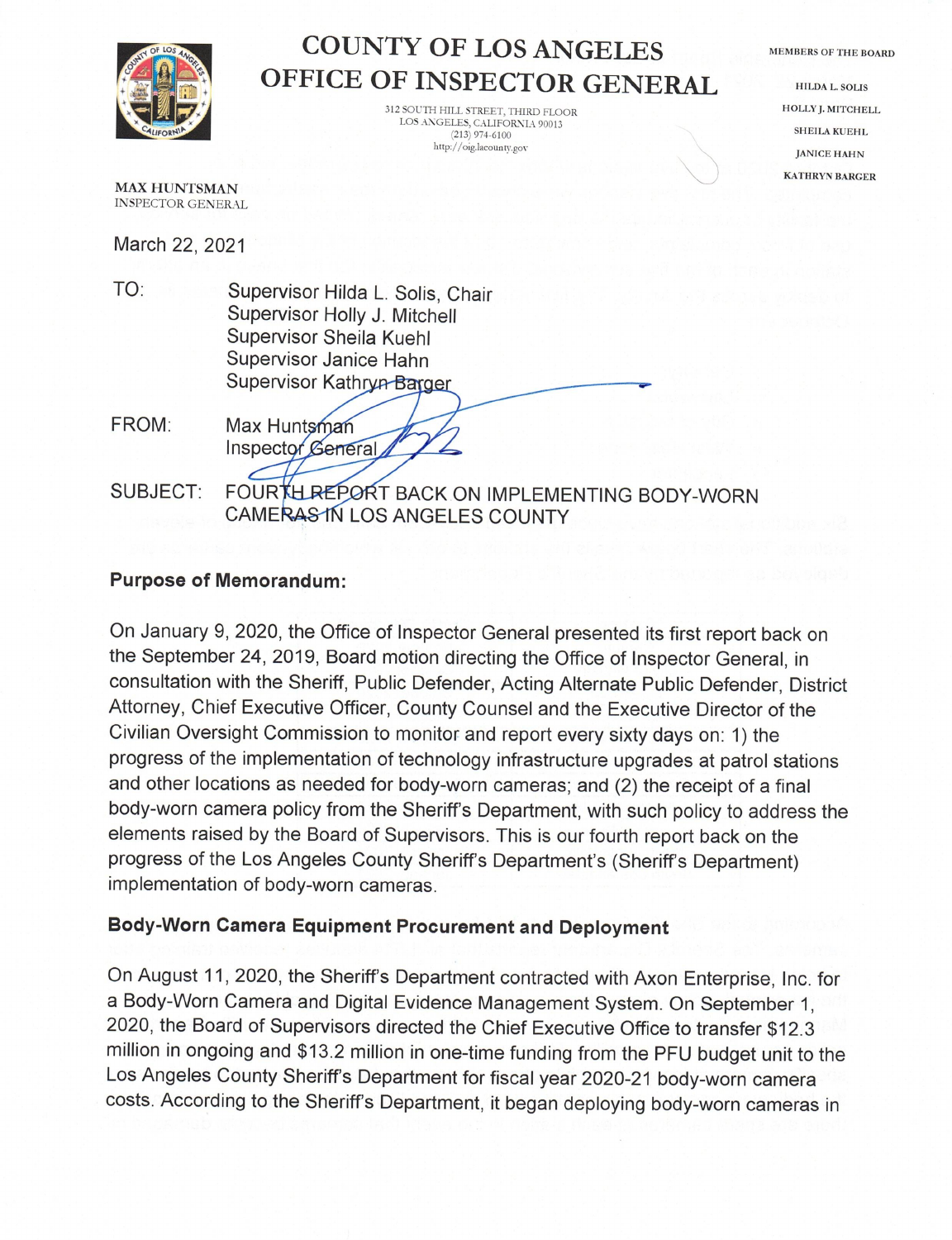October 2020 at the five stations where the infrastructure upgrades had been completed. The first five stations were chosen based on the infrastructure readiness of the facility to accommodate the upgrade, risk assessment (based on calls for service, use of force, complaints, and crime data), and the location of the station, with one station in each of the five supervisorial districts included in the first phase in an attempt to deploy across the county. The five stations that received body-worn cameras in October are:

- o Century
- o Lakewood
- $\circ$  City of Industry
- o West Hollywood
- o Lancaster

Six additional stations have since deployed body-worn cameras, for a total of eleven stations. The chart below details the stations to date at which body-worn cameras are deployed as reported by the Sheriff's Department:

| <b>Station</b>           | <b>Month Deployed</b> |
|--------------------------|-----------------------|
| Century                  | October 2020          |
| <b>City of Industry</b>  | October 2020          |
| Lakewood                 | October 2020          |
| Lancaster                | October 2020          |
| <b>West Hollywood</b>    | October 2020          |
| Compton                  | November 2020         |
| <b>East Los Angeles</b>  | November 2020         |
| <b>Crescenta Valley</b>  | January 2021          |
| Lomita                   | January 2021          |
| <b>Malibu/Lost Hills</b> | January 2021          |
| South Los Angeles        | January 2021          |

According to the Sheriff's Department, 1,614 deputies have been issued body-worn cameras. The Sheriff's Department reports that all 1,614 deputies received training prior to being issued a camera. The eight-hour training includes the use of the camera and the associated mobile phone, the mounting system, and the Digital Evidence Management System (DEMs), known as Evidence.com, as well as Sheriff's Department policy on use and accountability. At the conclusion of training each deputy is assigned a specific camera along with a mobile phone device; the deputy is directed to begin use of the body-worn camera on his or her next shift. In addition to the assigned cameras, there are spare cameras at each station in the event that cameras become damaged or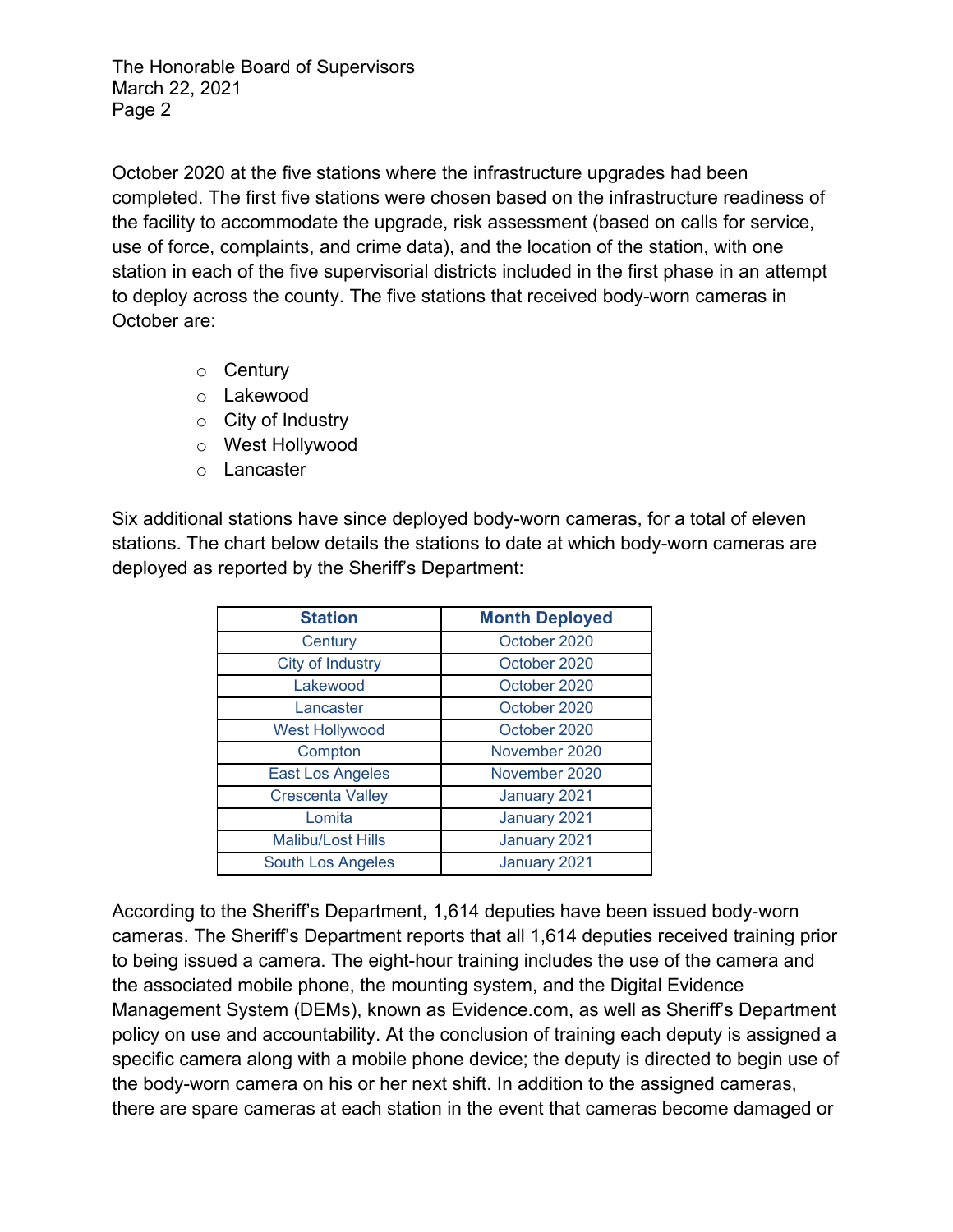inoperable. An additional 766 personnel have been trained on Evidence.com but were not assigned cameras because they are not assigned to a patrol assignment.

According to the Sheriff's Department, cameras have not yet been deployed at the remaining stations because the necessary infrastructure upgrades are not yet complete. Additionally, the Sheriff's Department reports that its network currently does not have the necessary bandwidth to handle the uploading and storage of the video from the body-worn cameras. It is anticipated that the infrastructure and network issues will be resolved allowing the following stations to deploy cameras in March or April:

| <b>Station</b>        | <b>Anticipated Deployment</b> |
|-----------------------|-------------------------------|
| <b>Marina Del Rey</b> | March/April 2021              |
| Altadena              | March/April 2021              |
| <b>Temple</b>         | March/April 2021              |
| Carson                | April 2021                    |
| Cerritos              | April 2021                    |
| <b>Norwalk</b>        | April 2021                    |
| Palmdale              | April 2021                    |
| <b>Pico Rivera</b>    | April 2021                    |
| <b>San Dimas</b>      | April 2021                    |

According to the Sheriff's Department the plan is for cameras to be provided to the remaining stations by the end of **August 2021**.

After the implementation of the cameras at these stations there are plans to phase in body-worn camera capabilities at these Phase II Supporting Units/Bureaus, each of which are undergoing infrastructure upgrades according to the Sheriff's Department:

- 1. Body Worn Camera Unit
- 2. Fraud and Cyber Crimes Bureau
- 3. Hall of Justice
- 4. Major Crimes Bureau
- 5. Narcotics Bureau
- 6. Operation Safe Streets Bureau
- 7. Special Victims Bureau
- 8. Homicide Bureau
- 9. Internal Affairs Bureau
- 10.Internal Criminal Investigations Bureau

**There is no plan for these units to receive body-worn cameras**, rather computer and network upgrades will be implemented and the investigators at these units will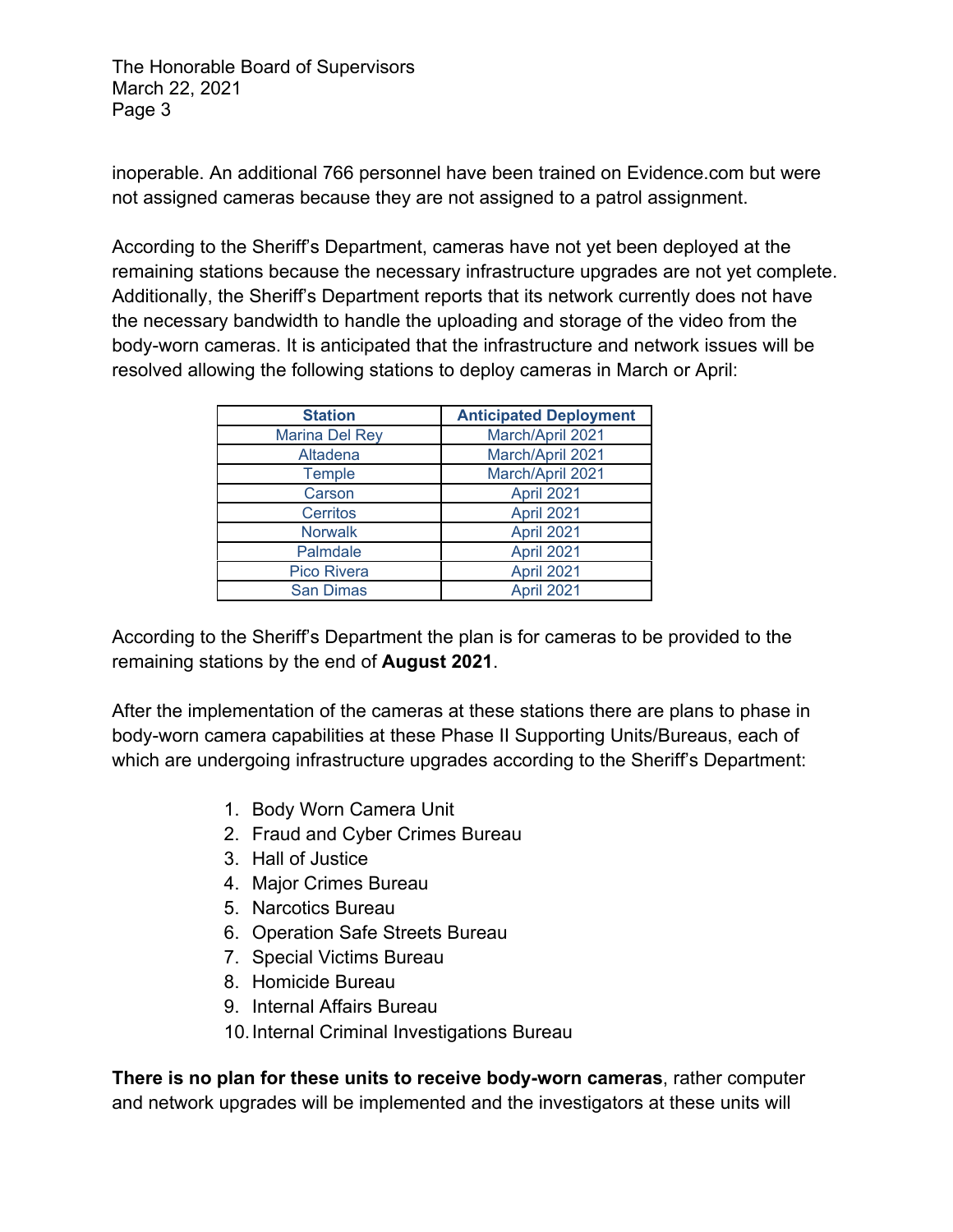become qualified to use Axon's Capture phone application used for capturing digital evidence.

## **Revisions to Sheriff's Department Policies to Incorporate Body-Worn Cameras**

The current general policy on body-worn cameras has been made public on the Sheriff's Department website.<sup>[1](#page-3-0)</sup> The Sheriff's Department represents that it continues to implement policy changes to existing policies, including revisions to its policies on bodyworn cameras, which have been incorporated into the Sheriff's Department Manual of Policy and Procedure. Sheriff's Department representatives have stated that IT and other policies will have to incorporate policies specific to body-worn cameras and that the Guidelines for Discipline will be updated to incorporate discipline for body-worn camera policy violations. To date, the Sheriff's Department has not provided the Office of Inspector General with any proposed modifications to its Guidelines for Discipline or to its IT policy. Because there are no specific sections in the Guidelines for Discipline pertaining to body-worn cameras, deputies may only be disciplined for generally failing to perform to standards if there is a violation of any of the body-worn camera policies.

The Sheriff's Department has drafted a proposed Service Audit Policy, which covers auditing for compliance with body-worn camera policies. The Office of Inspector General was provided with a draft of the Sheriff's Department proposed Service Audit policy. The audit policy does not provide for any independent audits or access by the Office of Inspector General as required by California state law.

As to the proposed Service Audit policy, the Office of Inspector General makes the following recommendations:

- $\circ$  There should be provisions in the Service Audit Policy for random audits to ensure that deputies are not engaging in inaccurate reporting or biased policing. The Civilian Oversight Commission raised this in its recommendations issued on April 16, 2020 as well.
- o The draft of the Service Audit Policy presented includes establishing a mechanism for the station lieutenant assigned to the Service Audit Program to randomly select tags, phone calls, reports, etc. for audit each month and for the Station's Detective Lieutenant to randomly select active investigative cases for audit. These audits seem at odds with the policy for Body-Worn

<span id="page-3-0"></span><sup>1</sup> [Manual of Policy and Procedures 3-06/200.00 –](http://pars.lasd.org/Viewer/Manuals/10931/Content/15666?showHistorical=True&_ga=2.166697081.677829159.1602802930-1590352111.1600970351) Body Worn Cameras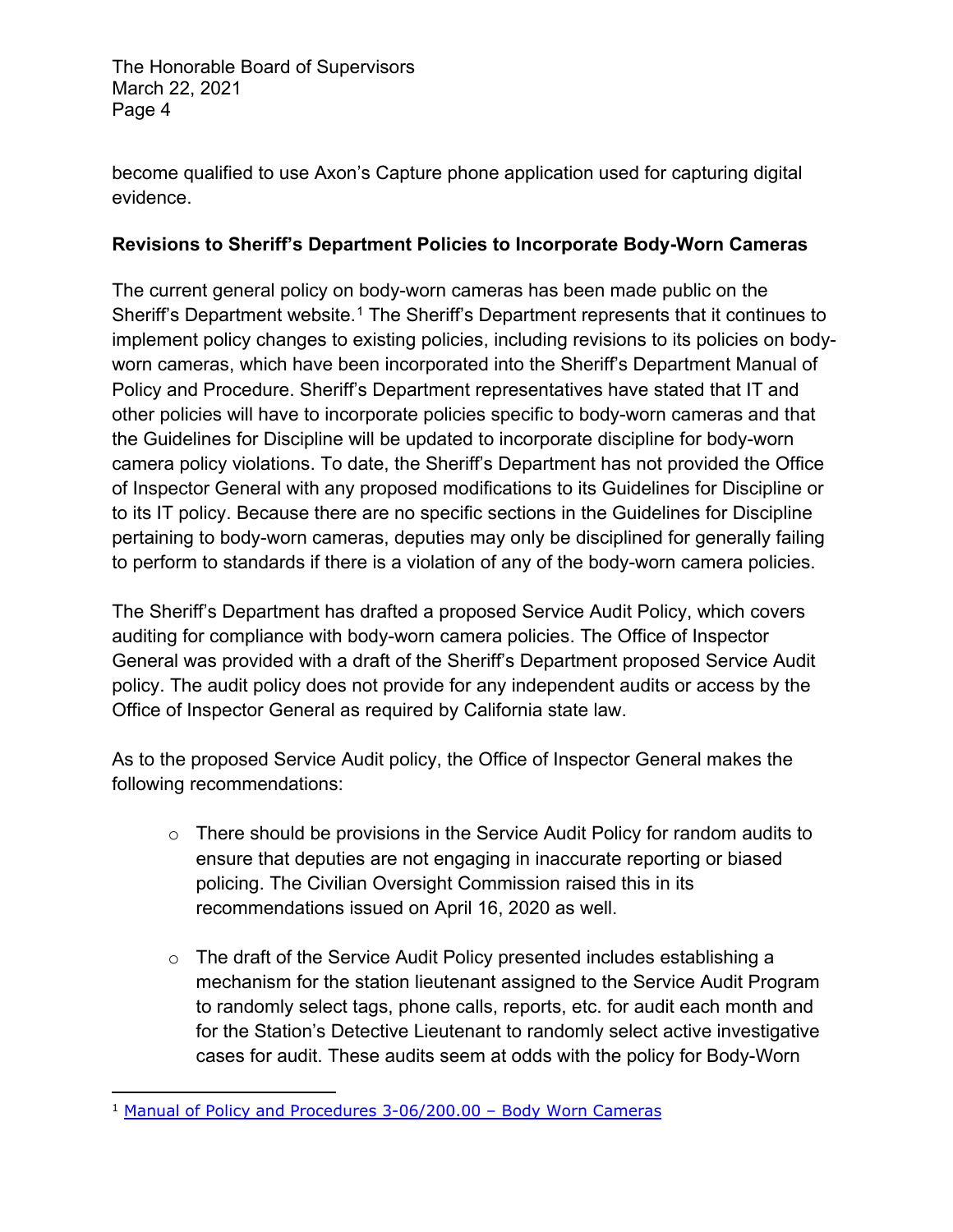cameras as set forth in MPP 3-06/200.53, which is already in place. MPP 3- 06/200.53 states that: "Recordings shall not be routinely or randomly viewed solely for the purpose of searching for policy violations where no independent allegation or evidence of a policy violation exists." Given that the stated purpose of these audits include that they are being conducted to "measure the quality of [the Sheriff's Department] total service to the community" and to "provide an additional means for identifying and documenting personnel performance, including the use of body-worn cameras," the MPP should be reconciled with the proposed audit policy. The existing policy suggests that there will **not** be random audits for policy violations while the audit policy provides a mandate **for** random audits to include the discovery of personnel performance issues, which undoubtedly will raise policy violations. The MPP policy prohibiting random checks for policy violations should be modified to allow random audits and searches for policy violations. Ensuring that supervision is consistent and fair should be accomplished through appropriate Guidelines for Discipline and independent access, not by institutionalizing the concealment of misconduct.

o The reference in the Service Audit Policy, as mirrored in MPP 3-06/200.58, provides for limiting the disciplinary consequences of misconduct discovered in a review of body-worn camera footage. "If supervisory and management personnel discover activity that may constitute misconduct, the Department member's actions in the [body-worn camera] recordings alone should not result in the initiation of an administrative investigation. Rather, the member should receive counseling, training, or a performance log entry to alert them and correct their behavior. However, the forgoing does not apply where the activity discovered would likely result in suspension or termination (Refer to MPP 3-06/200.58)." This policy leaves broad discretion to management personnel given the vagueness of what is meant by "where the activity discovered would likely result in suspension or termination," especially because this would be the trigger for the initiation of an investigation as opposed to a determination after an investigation. Without an investigation, it is impossible to determine whether a suspension or termination is warranted. As mentioned in the Civilian Oversight Commission recommendations of April 16<sup>th</sup> regarding the Sheriff's Body Worn Camera policy, "it should be made clear that deputies will be appropriately held accountable for engaging in misconduct. It is critical that LASD actively follows up on any actual wrongdoing by deputies that is discovered in body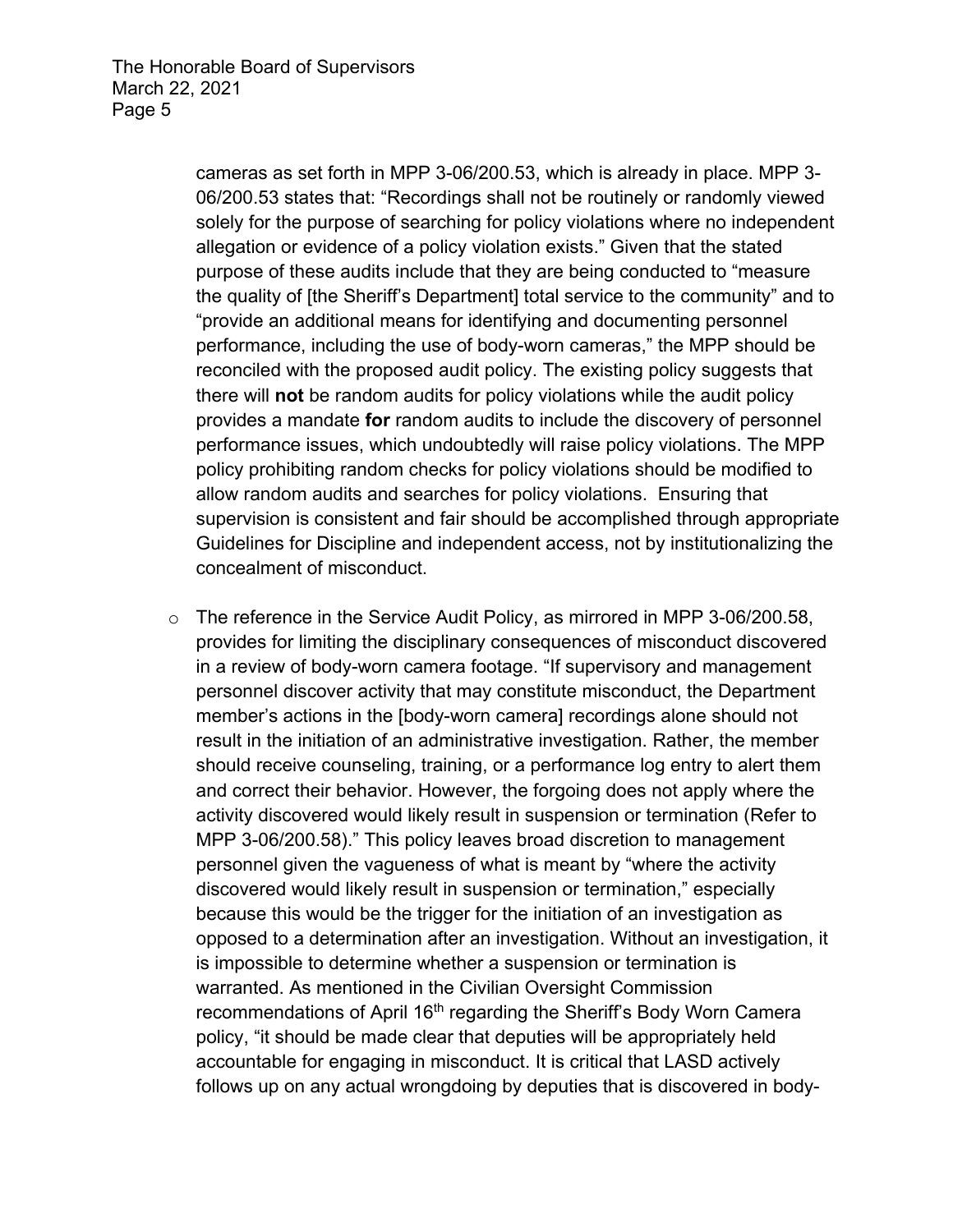worn camera recordings. Accordingly, [the COC] recommends that misconduct appearing on video recordings be investigated and appropriate action taken, be this counselling, discipline or changes in the way deputies are trained." The Office of Inspector General agrees with these statements by the Civilian Oversight Commission and recommends that the policy be modified to incorporate accountability and the range of consequences for misconduct.

- o There is no provision for Office of Inspector General access or monitoring. Given recent events and legal issues, a component for independent review by the Office of Inspector General is critical. Los Angeles County Code section 6.44.190 and Government Code sections 25303 and 25303.7, requires the Sheriff's Department to provide information, documents, and other items upon a request or the issuance of a subpoena by the Office of Inspector General. Consistent with the Los Angeles County and California state law, the Sheriff's Department policy should incorporate and include that the Office of Inspector General has the right to audit body-worn camera videos and that any requested body-worn camera video be provided to the Office of Inspector General upon request under Los Angeles County Code section 6.44.190 and/or in response to a subpoena issued pursuant to Government Code section 25303.7.
- o Finally, the Service Audit Policy does not address audits regarding compliance with rules for activating cameras or the consequences for repeated failures by a deputy to activate the camera in violation of Sheriff's Department policy. It is imperative that the Sheriff's Department implement audits regarding compliance with activation policies and to implement policies for discipline for the failure to activate cameras.

To effectively implement body-worn cameras deputies must be encouraged, through training, to embrace the transparency that the cameras bring by contemporaneously recording deputies' interactions with the public.